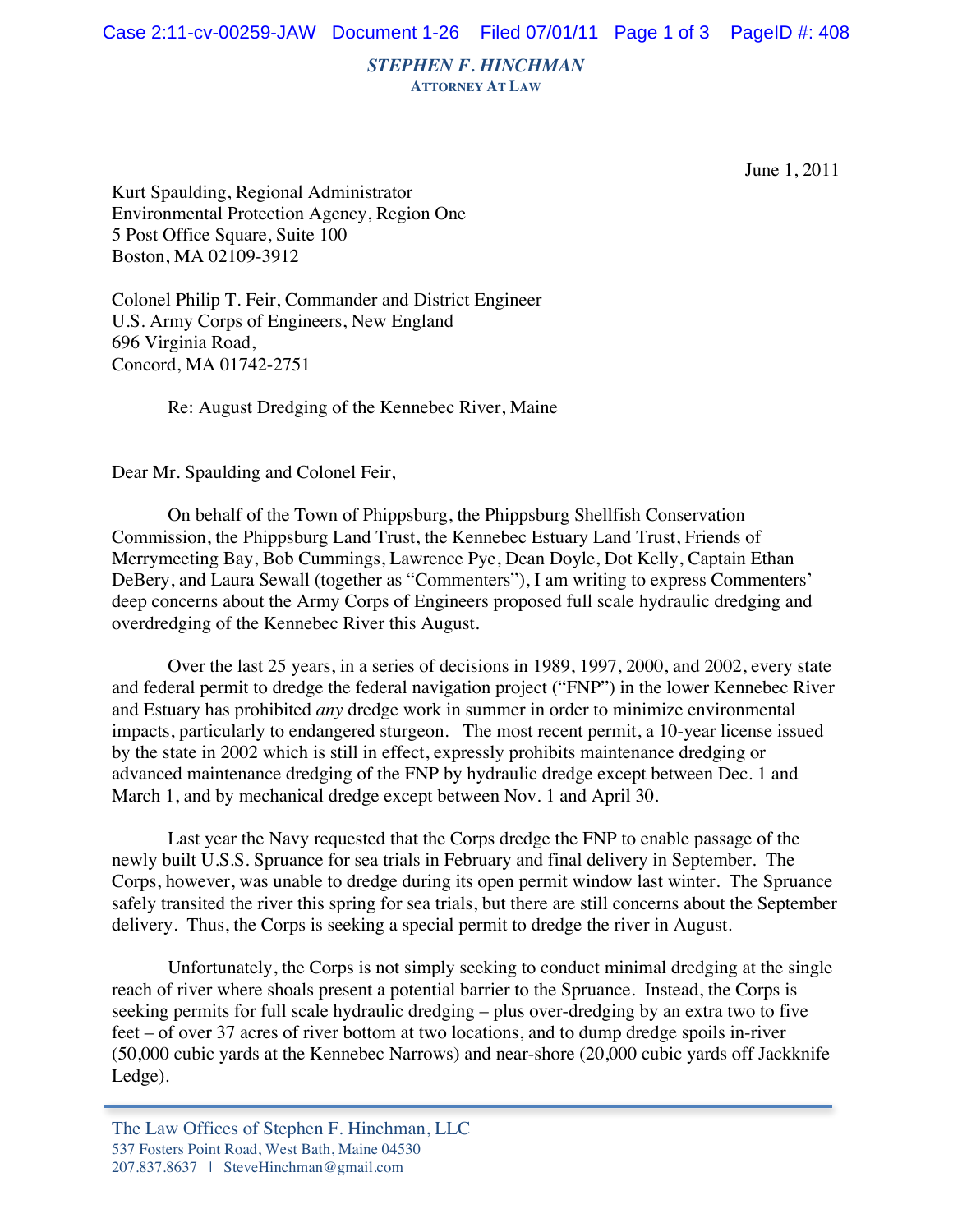2

Commenters are concerned that dredging and dumping on this scale in August would be devastating, both to the river and shore environments and to the Phippsburg community. It could smother some of Phippsburg's most productive lobster grounds and shellfish flats at a time of year when lobstering and clamming are busiest and most profitable. It will cloud water quality and ruin striper fishing; it will likely kill or injure large numbers of endangered Atlantic salmon and shortnose sturgeon, as well as many of the other fish species migrating down the Kennebec in August. It may drive recreational boaters, fishermen, beach-goers and other tourists out of the area at the height of the season.

Even the Corps' staff has acknowledged that the impacts of dredging in August are severe: project manager Bill Kavanaugh wrote to the Maine DEP and DMR on April 5, 2011, "we're all in agreement that August isn't the best month for dredging – in fact it probably can't get any worse relative to the Kennebec."

Nonetheless, the Corps is pressing forward with a full scale summer project. Despite the lack of an environmental assessment or a biological opinion and incidental take statement for shortnose sturgeon and salmon (or Atlantic sturgeon, which is proposed for listing), the Corps has already completed and closed its public comment period, issued its "Construction Solicitation and Specifications" (#W912WJ-11-B-0002), and obtained a 401 water quality certification and wetlands permit from the state.

Commenters have appealed the state licenses to the Maine Board of Environmental Protection, and have submitted a letter to the Corps regarding violations of NEPA and the section  $404(b)(1)$  guidelines<sup>1</sup>. Commenters believe the action as proposed will violate both state and federal laws. Specific problems include:

- Failure to consider less environmentally damaging practicable alternatives (including minimum dredging; upland/offshore disposal; and mechanical dredging);
- Violation of Maine Class SA and Class SB water quality standards from disposal of 70,000 cubic yards of dredge spoils in-river and near-shore;
- Failure to meet the 40 C.F.R. § 230 guidelines for evaluation of dredging and disposal sites;
- Harassment, injury and death of endangered sturgeon and salmon; and
- Failure to analyze and disclose reasonably foreseeable and locally intensive economic impacts to area lobstermen, shellfish harvesters, fishing guides, boaters, and tourism and recreation businesses.

Commenters believe these impacts are wholly unnecessary and can be avoided. To the extent summertime dredging proves necessary at all, an emergency minimal dredge using mechanical clamshell buckets would be sufficient to clear a safe path for delivery of the Spruance and yet avoid the severe consequences that a full scale summer dredge would cause to the river, endangered and commercial fish species, and the many local businesses that depend

 $1$  Copies of these documents, and related comments and appeals are available at: http://www.friendsofmerrymeetingbay.org/cybrary/#legal.